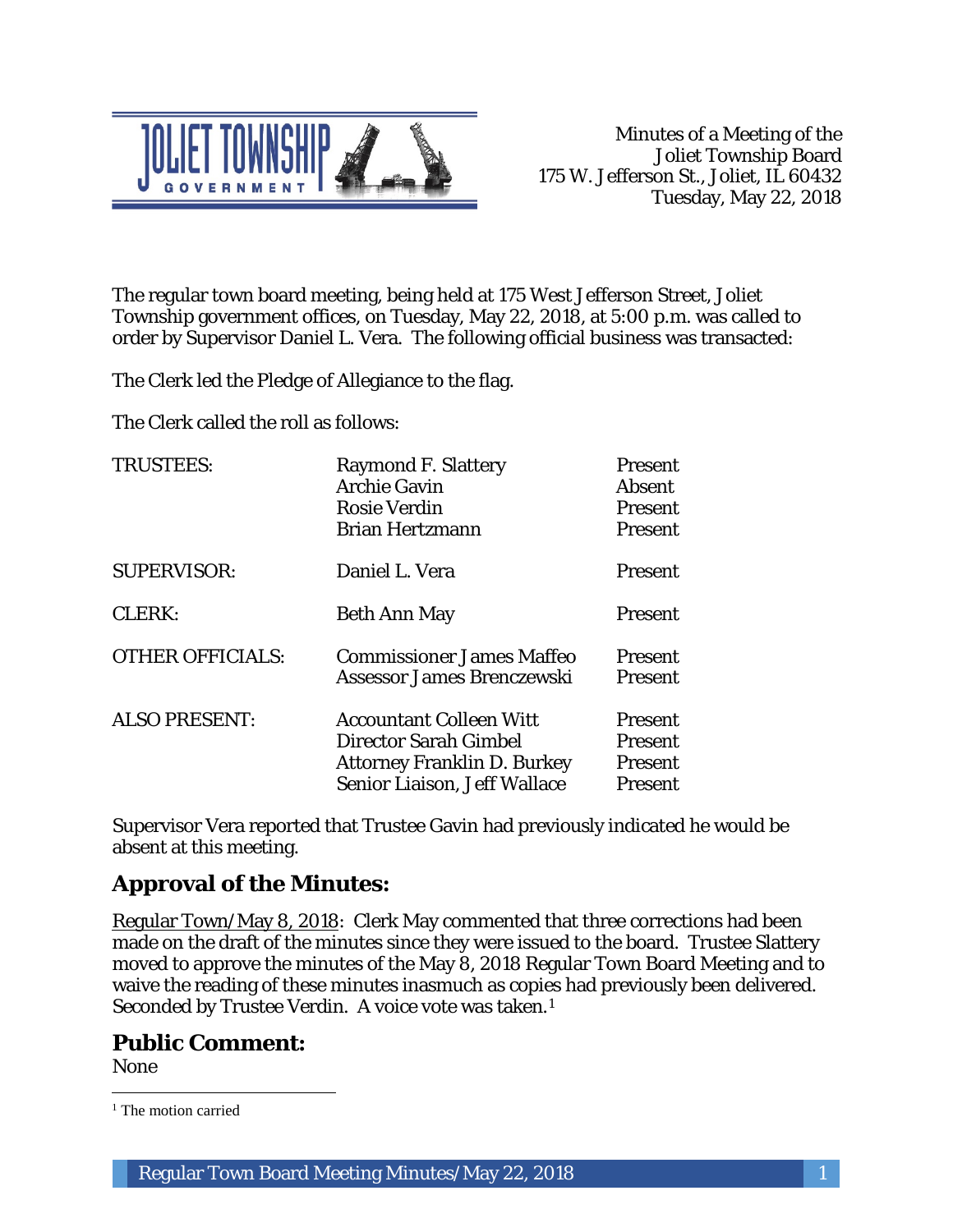## **New Business:**

Approve/Grant Joliet July 4th Celebration

Supervisor Vera spoke on the request indicating in the past we have provided a grant at the \$500/Eagle Patriot level. Accountant Witt verified, for the past 7 years we have funded this at the \$500 level. Funds for this grant will come out of the General Town/Miscellaneous Fund. Trustee Verdin moved to approve a grant for the Joliet July 4th Celebration at the Eagle Patriot level/\$500.00. Seconded by Trustee Hertzmann. A Roll call vote was taken. Ayes  $(4)$ , Nays  $(0)<sup>2</sup>$ 

# **Unfinished Business:**

None

# **Reports:**

Supervisor: Supervisor Vera reported that a grant request was received from the YMCA for their summer camp program and it will be on the June 12 agenda. He attended the St. Pat's Young at Heart 55 Club last Friday indicating about 35 people were present. The dedication of the veteran's memorial garden at the Joliet Hospice is on Friday, May 25 at 9:00 a.m. He anticipates attending the June meeting of the Oakwood Cemetery Board and asked attorney Burkey to attend with him.

Clerk: Clerk May reported she has received 3 Road District bid documents. They will be published on May 24, 2018 and the scheduled bid opening is Monday, June 4, 2018 at 1:30 p.m. Other than that just the day to day operations of her office.

Highway Commissioner: Commissioner Maffeo reported his staff is working on summer seasonal projects, grass cutting, garbage pickup and pothole patching. He reported the County awarded the Motor Fuel Tax paving project for New Lenox Road (east of Briggs Street) to D. Construction for \$49,524.73. He heard from the City of Joliet regarding a portion of Jackson Street to be paved. They are estimating the cost of \$30,330. We anticipated this to cost \$43,000. An intergovernmental agreement will be needed.

He provided an update on the Preston Heights project, currently being worked on by PT Ferro. There are some issues with the overall condition of the Louis Road and Houston Avenue. The roadway is crumbling as the work is being done. He has decided that when the drainage work is done that they won't patch the parts removed for the improved drainage but will rather do a complete overlay. This will require an additional bid and the engineers anticipate the cost to be approximately \$50,000.00. This will affect 48 homes along these streets. He added, he had planned to complete the overlay next year but it can't wait. The needed overlay of these 2 streets was not on the previously submitted list of projects for this year. The Supervisor asked why the engineers had not anticipated the need when the original bid went out and the Commissioner replied that he was not sure. The Supervisor suggested he and the Commissioner go together to take a look at the condition of the streets.

 $\overline{a}$ <sup>2</sup> Roll Call Ayes (4) Trustees Slattery, Verdin, Hertzmann and Supervisor Vera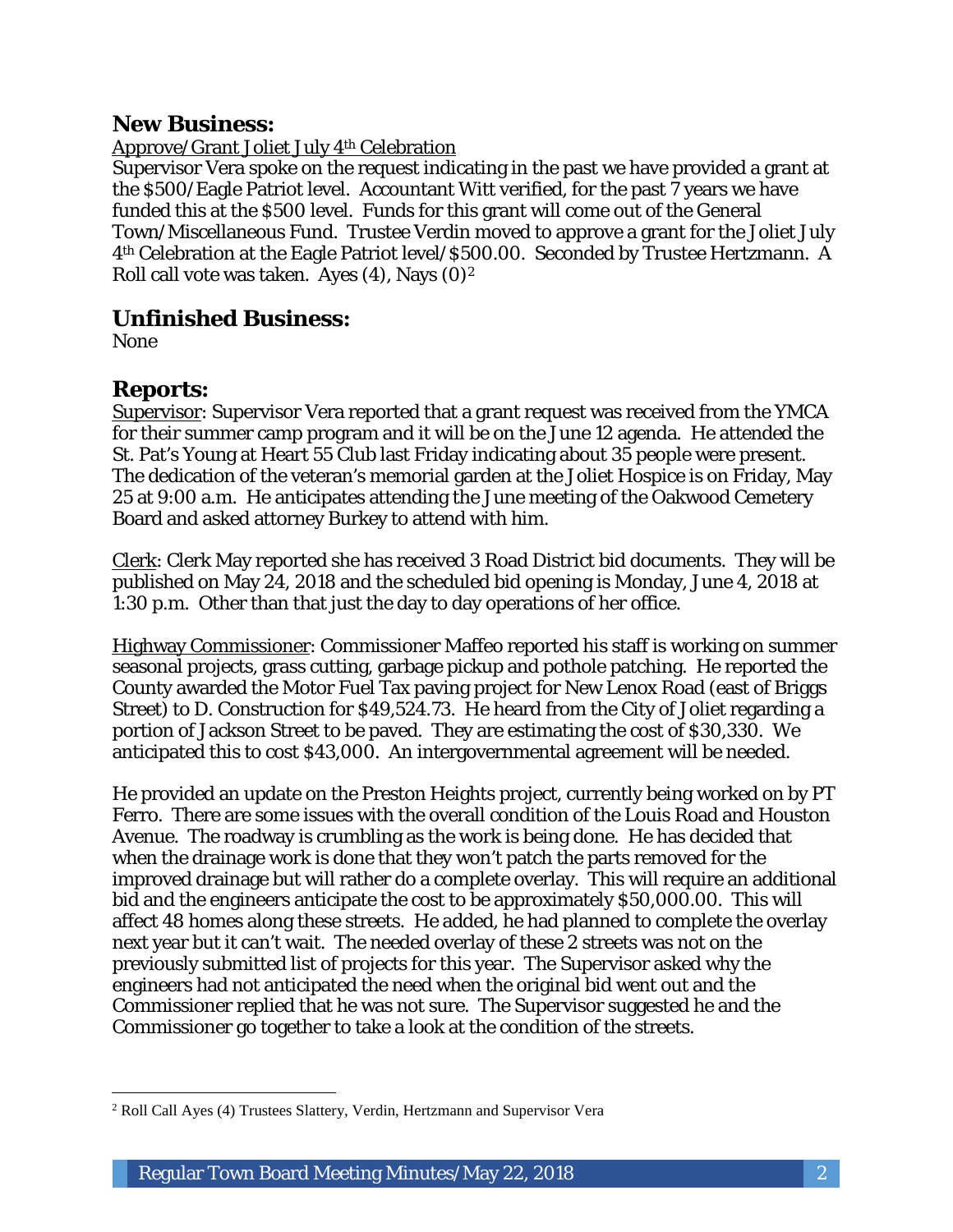He updated the Board on the status of the closed Patterson Road at the railway crossing. He indicated he spoke with the County Engineer and it was suggested the Commissioner contact the Illinois Commerce Commission (ICC) to address the issue. The Commissioner spoke with a representative at the ICC who informed the Commissioner that the railroad can't close the road indefinitely. The railroad would need to request a temporary closure with the ICC. The ICC emailed the railroad and informed them of the conversation with the Commissioner. The railroad then said they would take down the barricades to allow the road to be opened again. In the email response, from the railroad regarding removal of the barricades, they said they will be submitting a petition for temporary closure. Attorney Burkey commented we would immediately object to another closure of the roadway. The railroad did suggest the pavement be lowered to solve the problem. They informed the Commissioner of a program where they cover 60% of the cost with the local government covering the remainder 40% of the cost. The Commissioner expressed concern regarding them requiring us to cover 40% of the cost. Commissioner Maffeo indicated several options to improve the situation were previously suggested to the railroad but they have not responded to these suggestions. Trustee Hertzmann suggested the railroad install cameras at the crossing so they can identify the trucks which are damaging their equipment and file claims with the truck owners.

Assessor: Assessor Brenczewski reported the factoring, neighborhood by neighborhood, has started and must be completed by June 1 when it must be sent back to the County. He indicated the complaints received when the tax bills were issued has tapered off but he does anticipate it to start up again when the second installment bill is issued. The matter of purchasing new software and converting current records will not begin until after June 1, 2018.

Attorney: Present but no report.

Accountant: Accountant Witt reported all of the year end accruals have been done and the financial reports ending March 31, 2018 have been completed and distributed to the Board. The April bank reconciliations have been completed and are on the table for review. She completed the preparation work for the annual audit. Accountant John Michalesko was accompanied by an additional accountant for the audit this year. The initial work went well. The next step is a meeting between John Michalesko and Supervisor Vera and after that the audit will be presented to the Board. Other than that, just the day to day operations of her office.

Animal Control Center: Director Gimbel reported they attended finals week at the University of St. Francis with comfort pets to help relieve the students stress. All but 2 cats were adopted out from the Joliet Junior College Veterinary Technician program. She indicated the College is doing a summer program this year so we will continue to work with them. On April 28, 2018, 11 small dogs were removed from a home. The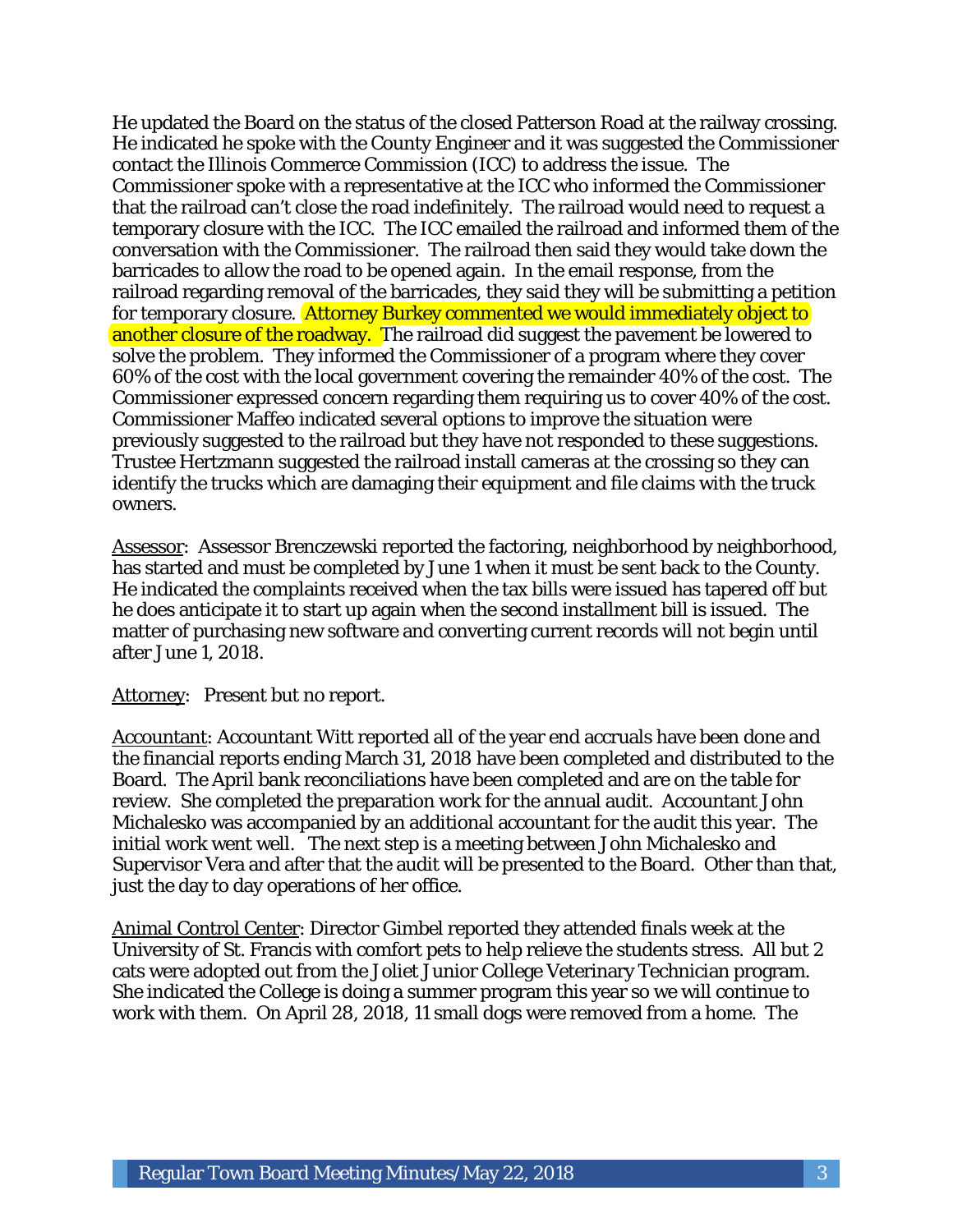owners have decided to surrender 9 of the dogs and take the other 2 dogs home. The 9 dogs will be put up for adoption. She and Supervisor Vera reported on the expansion of the laundry room at the Center to accommodate a commercial washer and dryer. Lindblad Construction will be doing the work for an estimated contract of \$8,990.00. There is a need to coordinate purchasing the new equipment and the surplus of the existing appliances. Director Gimbel will obtain the pricing and delivery time for the new appliances and will coordinate that with the construction timeline. She also commented on a large pothole in the parking lot. The Supervisor indicated New Lenox Paving should be contacting us about it. There was also discussion about needing to replace grass on the spots where trees were removed this past spring.

Senior Report: Senior Liaison Jeff Wallace, submitted a report and reviewed the meetings he has attended and the upcoming meetings. He has distributed the Senior Services newsletter. He also takes door prize gifts to each club. He attended the St. Pats, Young at Heart 55 Club where approximately 35 people attended. Kathy Wilhelmi, acting President of the Club reported they will be disbanding as a group, effective immediately, due to a lack of interest in anyone serving as an Officer. Offers were made from neighboring Clubs for the members of the St. Pats group to join them. Four other groups over the past several years have also disbanded. Mr. Wallace also provided Commissioner Maffeo with a name of a resident who expressed concerns about the increased truck traffic in her neighborhood. The Commissioner indicated he would follow up with the resident.

**Receipts:** Trustee Slattery moved to deposit all funds into their proper accounts as presented for the period ending May 22, 2018. Seconded by Trustee Verdin. A voice vote was taken.3

**Expenditures:** The Supervisor presented the following invoices for Town Board approval for the period ending May 22, 2018:

| FUND                                                                                                                             | <b>EXPENDITURES</b> |
|----------------------------------------------------------------------------------------------------------------------------------|---------------------|
| <b>General Town</b><br><b>Motion: Trustee Slattery</b><br>Second: Trustee Verdin<br>Roll Call: Ayes 4, Nays 0 <sup>4</sup>       | \$71,375.90         |
| <b>General Assistance</b><br>Motion: Trustee Verdin<br><b>Second: Trustee Slattery</b><br>Roll Call: Ayes 4, Nays 0 <sup>5</sup> | \$8,623.51          |

I

<sup>&</sup>lt;sup>3</sup> The motion carried

<sup>4</sup> Roll Call Ayes (4) Trustees Slattery, Verdin, Hertzmann and Supervisor Vera

<sup>5</sup> Roll Call Ayes (4) Trustees Slattery, Verdin, Hertzmann and Supervisor Vera